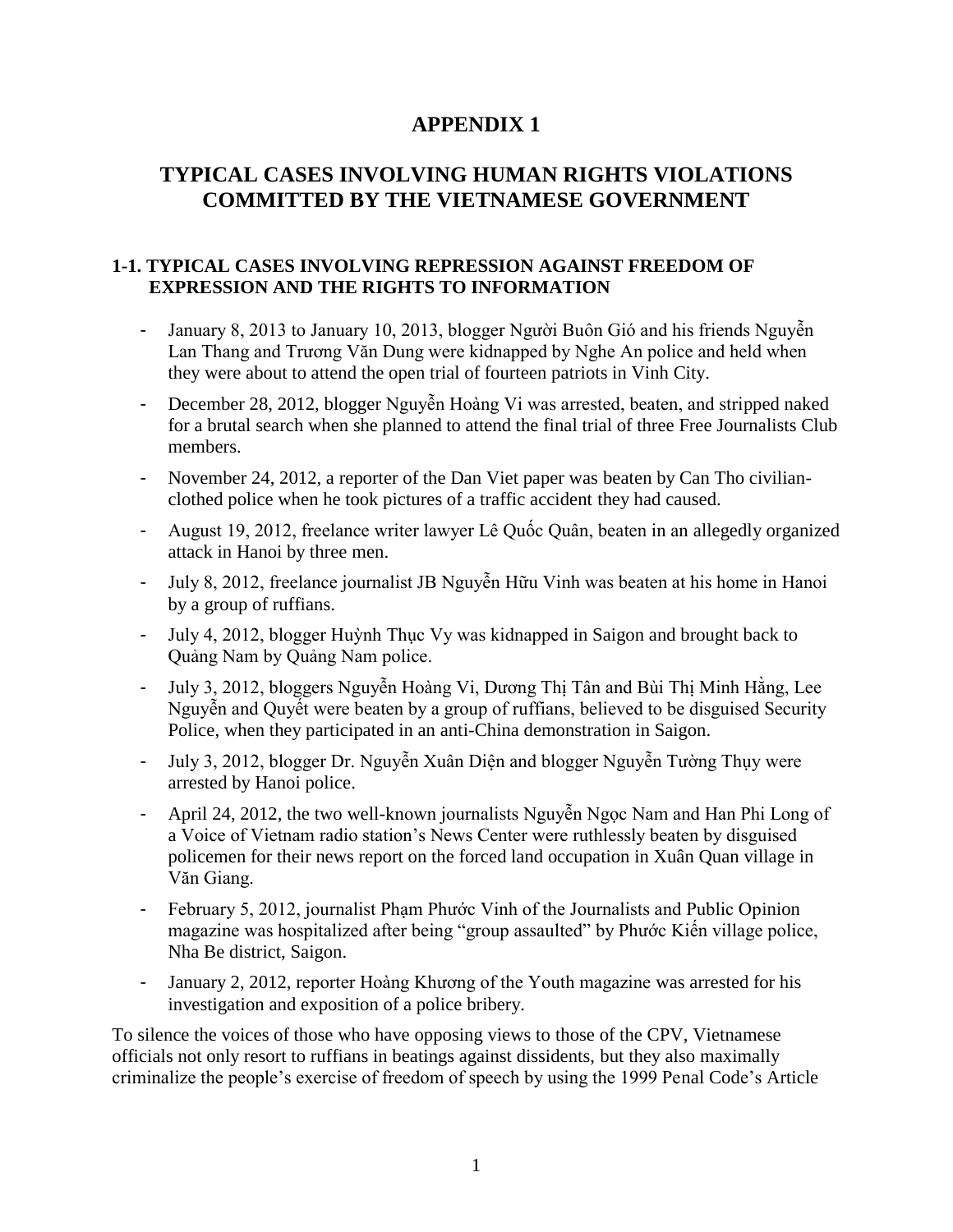79 on "activities aimed at overthrowing the people's government" and Article 88 on "propaganda against the SRVN." Following are some remarkable cases:

- January 9, 2013, the Nghe An people court sentenced 14 Christians and Protestants for their alleged "activities purporting to overthrow the people's government" based on Penal Code Article 79: Hồ Đức Hòa, Đặng Xuân Diệu, Lê Văn Sơn, Nguyễn Đặng Minh Mẫn, Nguyễn Đình Cương, Đặng Ngọc Minh, Nguyễn Văn Duyệt, Nguyễn Văn Oai, Nông Hùng Anh, Nguyễn Xuân Anh, Hồ Văn Oanh, Thái Văn Dung, Trần Minh Nhật, and Nguyễn Đặng Vĩnh Phúc. Most of these youths were involved with the Redemptorist News information network. The heaviest sentence was 13 years; ten others ranged from 3 to 8 years in prison followed by several years under house arrest.
- December 27, 2012, human rights activist lawyer Lê Quốc Quân was arrested while in his office, had his house searched, and was charged with "tax evasion," a slandering pretext for arrest, the same that was used to arrest blogger Điếu Cày in 2008.
- November 28, 2012, democracy activist Lê Thanh Tùng was sentenced by the Supreme Court in Hanoi to 4 years in prison and 4 years under house arrest for his dissemination of articles that "slander the state and defame the government, demand pluralism and a multiparty system, and a change in the SRVN's Constitution."
- October 30, 2012, musician Viet Khang was sentenced to 4 years in prison and 2 years under house arrest for his alleged "propaganda against the SRVN." At the same time, Trần Vũ Anh Bình, another musician, was sentenced on the same day to 6 years in prison and 2 years under house arrest. Both are members of the Patriotic Youth organization.
- September 24, 2012, three bloggers Điểu Cày, Tạ Phong Tần, and AnhBaSG, main members of the Free Journalists Club, were sentenced by the People's Court in Saigon to a total of 26 years in prison for their alleged "propaganda against the SRVN."
- August 9, 2012, Mr. Đinh Đăng Định, who once called on people to sign a petition to oppose a bauxite project, was sentenced by the Dak Nong province to 6 years in prison for his alleged "propaganda against the SRVN."
- June 6, 2012, Mr. Phan Ngọc Tuấn was sentenced by the Ninh Thuan provincial court to 5 years in prison for his alleged "storage and dissemination of documents purporting to slander and defame the party and the SRVN."
- May 24, 2012, four collaborators of the Redemptorist News information network, Chu Mạnh Sơn, Trần Hữu Đức, Đậu Văn Dương, and Nguyễn Hoàng Phong, were sentenced by the Vinh court in Nghe An province to prison terms ranging from 3 to 3 and a half years and 18 months under probation for their alleged "propaganda against the SRVN."

# **1-2. TYPICAL CASES INVOLVING INHIBITION OF FREEDOM OF ASSOCIATION**

February 4, 2013, the Court of First Instance of Phu Yen sentenced 22 members of H $\delta$ i Đồng Công Luật Công Án Bia Sơn, a religious community founded in 1969, on charges of "activities aimed at overthrowing the people's government." These people were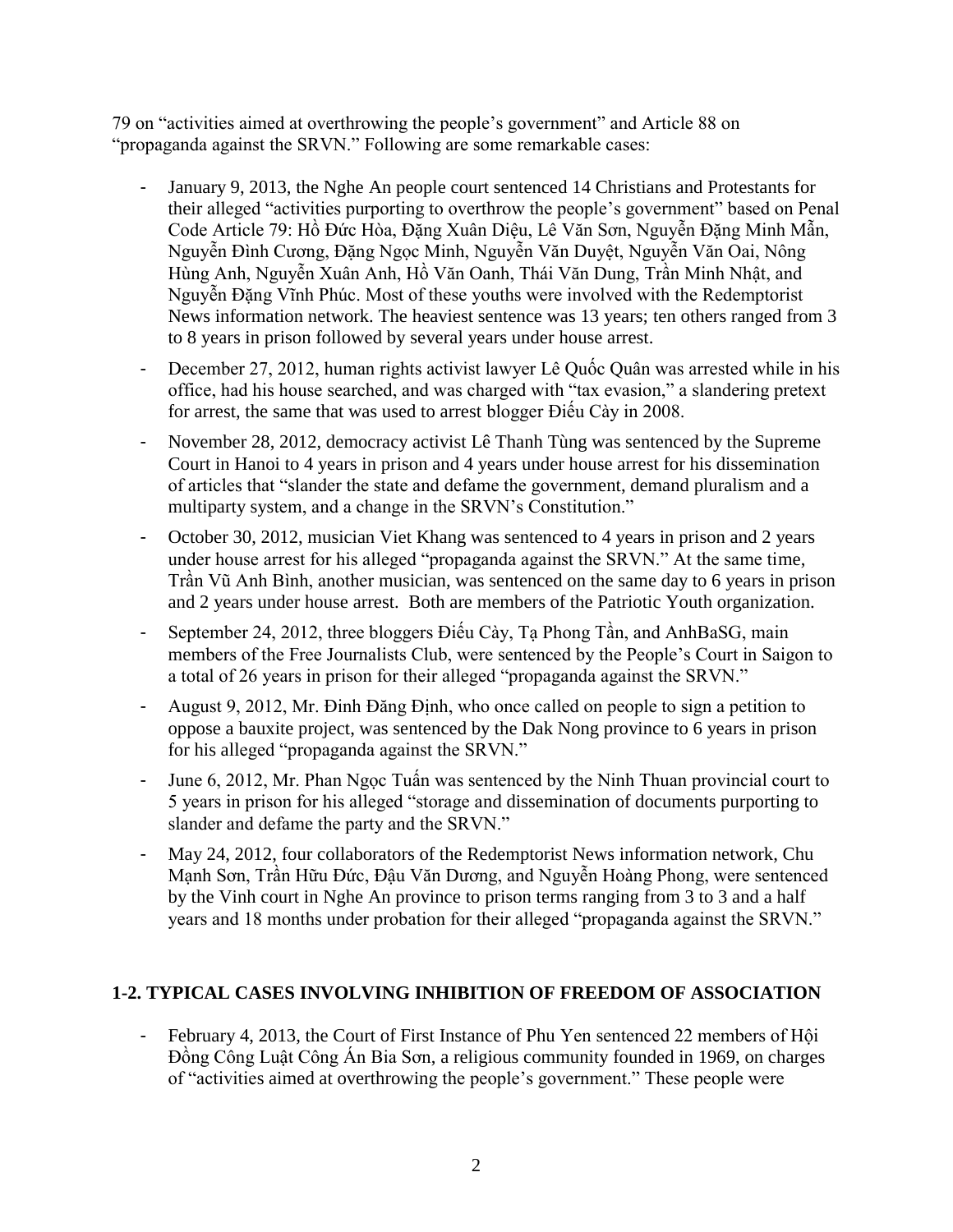arrested in February 2012 with the initial allegation of "abusing freedom and democratic rights to violate state interests." The jail terms ranged from 10 years to life imprisonment.

- January 9, 2013, the Nghe An Province People's Court sentenced 14 young men on charges of "activities aimed at overthrowing the people's administration" under Article 79 of the Criminal Code. These people were arrested for their participation in the Redemptorist News information network, a link for exchanging and disseminating information and advocating for human rights and freedom, especially religious freedom. Some of them were accused of being members of the Viet Tan Party. These people were arrested at various times in 2012. The jail terms ranged from 3 to 13 years.
- December 28, 2012, the Appellate Court sentenced three bloggers of the Free Journalists Club: Nguyen Van Hai (also known as Dieu Cay), 12 years in prison, 5 years house arrest; Ta Phong Tan, 10 years in prison, 5 years house arrest; and Phan Thanh Hai (also known as AnhbaSG), 3 years in prison, 3 years house arrest. The Free Journalists Club was formed in 2007 and is regarded as a pioneer in using blogs to fight for freedom of speech.
- October 30, 2012, the People's Court of Ho Chi Minh City put on trial two members of the Patriotic Youth organization, musicians Tran Vu Anh Binh and Viet Khang, aka Vo Minh Tri, on charges of "Conducting Propaganda against the SRVN." Two other members of this group, Nguyen Phuong Uyen and Dinh Nguyen Kha, were arrested and indicted in October 2012 on the same charges. On May 16, 2013, Nguyen Phuong Uyen and Dinh Nguyen Kha were sentenced to 6 and 8 years in prison respectively, with both jails terms to be followed by 3 years of house arrest.
- Fourteen members of Block 8406 are still in prison, including the four convicted in 2012: Pastor Nguyen Cong Chinh, Ho Thi Bich Khuong, Le Thi Kim Thu, and freelance journalist Le Thanh Tung. In the past decade, 39 members of Bloc 8406 who had been sentenced to jail terms and served their time are still under house arrest.
- The persecution of dissidents, especially those related to political organizations deemed "reactionary" by the Communists, continued throughout 2012. The arrest of Nguyen Quoc Quan of Viet Tan Party on April 17, 2012, the arrest of Vo Viet Dzien of the Vietnam Restoration Party on April 9, 2012, and the search and arrest on March 7, 2013 of Dr. Nguyen Dan Que, founder of the High Tide of Humanism Movement, were cases that attracted much public attention.

# **1-3. TYPICAL CASES INVOLVING POLICE BRUTALITY**

- December 10, 2012, Mr. Bui Van Loi, a resident of the city of Gia Lam, Bo Ha, Yen The, Bac Giang province, was shot to death by police after he had been arrested and handcuffed for participating in cock fighting. There were about 30 people at this event when the police arrived. Mr. Loi, out of fear, had tried to flee across a nearby rice field.
- November 12, 2012, Mrs. Ha Thi Nhung, 76, of Neighborhood 6, Xuan Thanh Village, Tho Xuan District, Thanh Hoa Province, participated in a protest against illegal land seizure in Hanoi. A group of police and civil defense troops ripped the banner and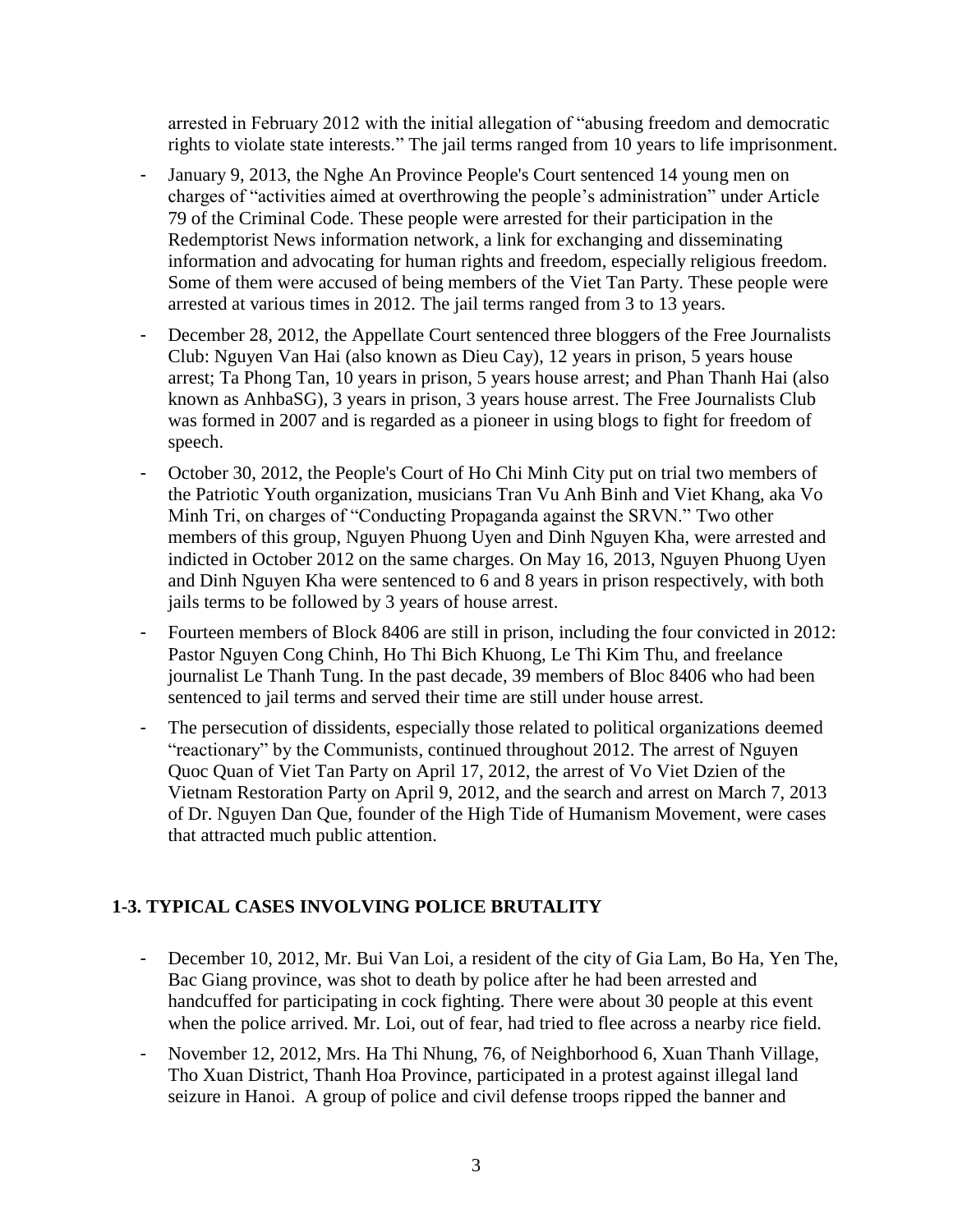dragged her away. A few minutes later, she was found lying on the ground unconscious. Everyone rushed to give first aid, but the victim had died.

- September 17, 2012, Mr. Pham The Hien, a resident of Cluster 4, Tra Cu City, Tra Cu District, Tra Vinh Province, died while being detained by police. When his family arrived at the police headquarters, his body had been examined (without the presence of the family). The cause of death was announced as suicide by hanging.
- September 14, 2012, Mr. Ho Long Giang, a resident of Xuan An Ward, Long Khanh City, died while being detained by police. According to police report, he had used his shirt to hang himself in the detention room.
- September 8, 2012, Mr. Nguyen Thanh Hien, a resident of the administrative area 13, To Hieu Street, Ngo Quyen Ward, Vinh Yen City, Vinh Phuc province, died while being detained at Ngo Quyen Ward police station. An autopsy indicated that the victim had suffered from a traumatic brain injury, and there were many bruises on his body.
- August 30, 2012, Mr. Nguyen Mau Thuan, a resident of Doai Area, Kim No Village, Dong Anh District, Hanoi, died while being detained at the village police office for his minor conflicts and clashes with his neighbors. An autopsy revealed multiple bruises on his limbs, head injuries, and broken ribs.
- August 6, 2012, Mrs. Duong My Linh, a resident of Ho Chi Minh City, was found dead by hanging while being detained by police of Ca Mau province.
- July 23, 2012, Mr. Duong Tan Thuong, a resident of Dong Hung B Village, An Minh, Kien Giang, died while being detained at Thoi Binh District Police headquarters, Ca Mau Province. Autopsy results indicate that Mr. Thuong suffered from soft-tissue trauma, that his chest was battered by external forces, and that his lungs effused with blood.
- May 31, 2012, Mr. Dang Dinh Binh, a resident of Di An City, Binh Duong Province died after being assaulted by a group of civil defense troops.
- May 13, 2012, Mr. Ngo Thanh Kieu, a resident of Hoa Dong Village, Tan Hoa District, Phu Yen Province, died while being held by a group of public security agents. According to forensic examination results, he died from head and soft tissue concussions.
- April 28, 2012, Mr. Duong Chi Dung, 35, a prisoner being held at A2 Penitentiary located at Dien Lam Village, Dien Khanh District, Khanh Hoa Province, was sick with AIDS. On April 28, 2012, Mr. Dung, being sick and unable to take part in prison work, was clubbed to death by security guards and the prison doctor.
- April 11, 2012, Mr. Bui Huu Vu, a resident of Nam Dan District, Nghe An province, died while being detained by Nam Dan District police. An examination revealed multiple bruises on his body, and bruises and scratches around his wrists and ankles.
- March 19, 2012: Mr. Le Dinh Trong, a resident of Neighborhood of Hong Tan, Thien Loc Commune, Can Loc District, Ha Tinh Province, died while being detained by Can Loc District police. Family suspected that his death must have been caused by dubious measures because the authorities did not allow an autopsy.
- February 19, 2012, Mr. Hoang Gia Dat Phuoc, a resident of Long Thanh My Ward, District 9, Saigon City, died while being detained by District 9 Police. The family said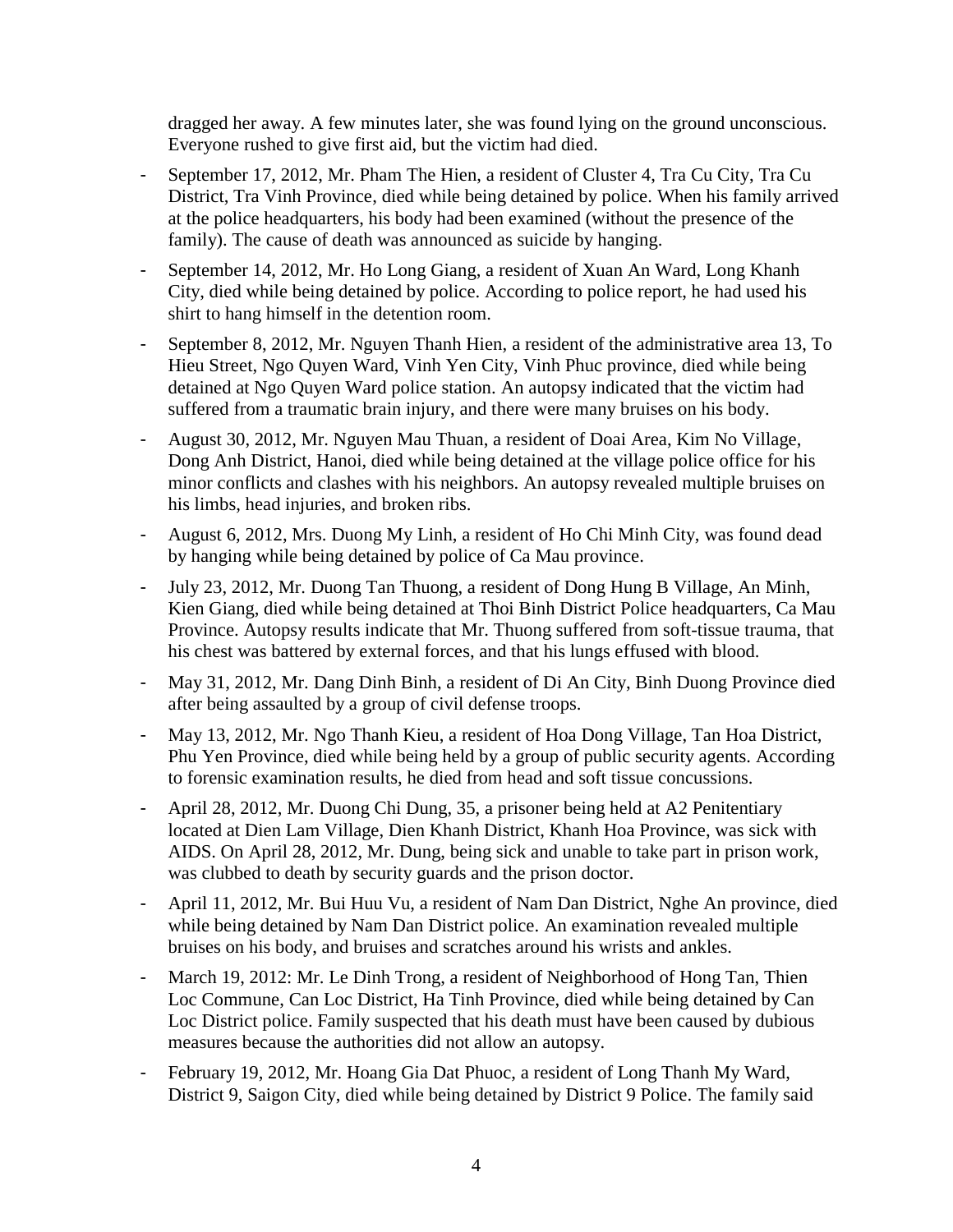that Mr. Phuoc had been healthy and that he had had no criminal record before his detention.

- January 26, 2012, Mr. Nguyen Van Hung, a resident of Neighborhood 2, Quyet Tien Area, Tien Phong Village, Yen Dung District, Bac Giang Province, was severely injured by public security agents when the authorities appropriated his land. He died January 26, 2012 after having clung on to life for more than three weeks.
- January 10, 2012, Mr. Nguyen Van Hung was severely hit by Bac Giang provincial police during a protest against forced land confiscation. He died at home on January 26, 2012.
- April 25, 2011, Mr. Nguyen Cong Nhut died while in temporary custody by the police legal assistance section of Ben Cat district, Binh Duong province. His family found signs of beating on his body, a lot of blood, and electric torture marks on his limbs.
- March 30, 2011, Mr. Tran Van Du was wounded by police Jr. Capt. Vo Van Ut Deo, Warrant Officer Danh Nhan, Sergeant Tran Tuan Khai, and militiaman Tran Quoc Thang of the Nga Nam town, Soc Trang province. They then dragged Mr. Tran to the hedge next to the town administrative office and let him die there in the dark.
- March 02, 2011, Mr. Trinh Xuan Tung was beaten to death by police Lt. Col. Nguyen Van Ninh of Thinh Liet quarter, Hoang Mai district, Hanoi.

## **1-4. TYPICAL CASES INVOLVING RELIGIOUS OPPRESSION/PERSECUTION BY ARMED VIOLENCE**

- March 17, 2013, Hoang Van Ngai, a church leader in Dak Glong District, Dak Nong Province, was beaten to death while being in police custody for unknown reason. Police claimed that Ngai died after putting his hand into an electric socket, but Ngai's brother, also detained in an adjacent cell, claimed that he heard the sound of violent beating from his brother's cell and later saw Ngai taken out of his cell with an apparent wound on his throat.
- November 9, 2012, Vietnamese authorities carried out a sweeping operation in Dak Krong commune with about one thousand well-armed soldiers and security forces. They searched for devout Degar Catholics and captured several people. They tied one man to a wooden cross, and rounded up the villagers and threatened them, saying that anyone who continues to practice their religious beliefs will be subject to the same punishment.
- August 21, 2012, Vietnamese armed security forces raided the village of Bon Kon H'Drom-T'Re in Kontum province and attacked Christian Montagnards when they gathered for prayer. More than 30 people were reportedly injured during the raid.
- July 5, 2012, hundreds of police and security forces in plain clothes stopped and assaulted a group of Hoa Hao Buddhist followers,- prohibiting them from entering Quang Minh Temple in An Giang Province for the celebration of the founding anniversary of the Hoa Hao Buddhist Church.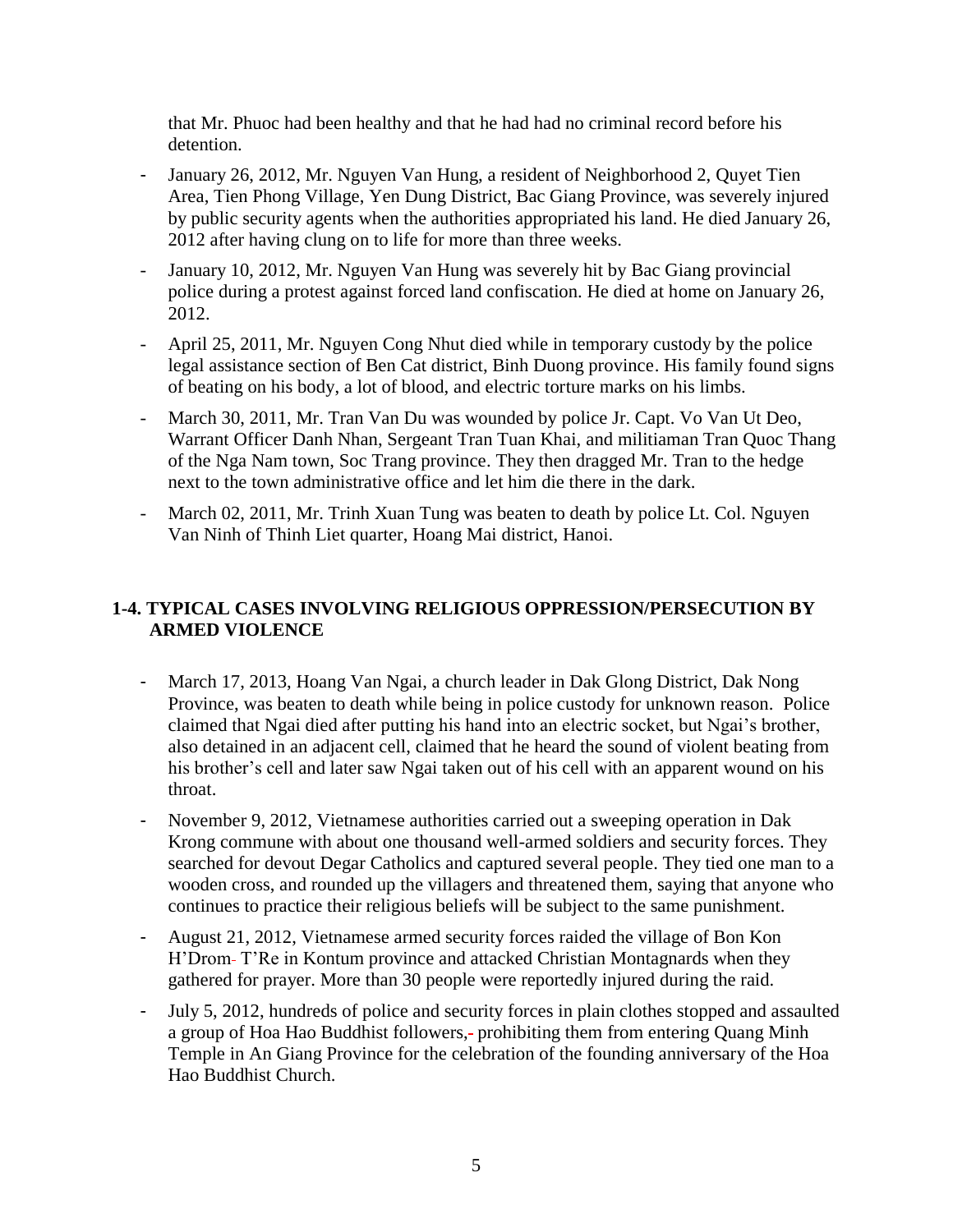- July 1, 2012, local security forces of Nghe An Province, equipped with guns, batons, sticks, and stones, prevented Rev. Nguyen Dinh Thuc of Con Cuong Parish from entering the chapel. They savagely beat church attendants and smashed church statues. Some attendants were wounded and rushed to the emergency room.
- December 3, 2011, hundreds of "self-motivated" people broke into the Thai Ha church in Hanoi, causing trouble and attacking the priests while a strong force of uniformed police and plainclothesmen stood outside in readiness to protect the troublemakers inside.
- July 7, 2011, police and other security forces surrounded the Buon Kret Krot hamlet in Mang Yang district of Gia Lai province, and attacked a group of Christian Montagnards during a prayer session. 12 men and 4 women were injured; others were detained and tortured.
- April 30, 2011, between 5 to 8 thousand H'Mong people gathered for a religious event and demonstration in favor of reforms and respect for religious freedom at an area near Huoi Khon hamlet of Nam Ke in the Muong Nhe district, province of Dien Bien. On May 4 and 5, police and borders troops were mobilized together with tanks and helicopters to repress and disperse them. According to the Center for Public Policy Analysis (CPPA), there were 72 deaths and hundreds of people injured or missing.
- August 23, 2010, hundreds of security agents, both disguised and in uniform, surrounded Giac Minh Temple in Da Nang, assaulted monks and faithful, handcuffed them, and took them away in trucks.
- May 04, 2010, Da Nang City authorities mobilized hundreds of security agents and mobile police to brutally beat the faithful at a funeral ceremony in Con Dau Parish, with the intent of robbing the parish land. The harsh measure resulted in one death, and 34 people forced to flee to Thailand as refugees.

## **1-5. TYPICAL CASES INVOLVING FORCED LAND EXPROPRIATION**

#### *Case 1. Forced Land Eviction in Dong Trieu, Quang Ninh Province in December 2012*

The authorities of Quang Ninh Province and Dong Trieu District had plans to urbanize the Dong Trieu area by 2015. However, in the process of compensation for expropriated land, many people said that the compensation is too unfair, since less than 40 thousand dong per square meter "is only a bowl of phở"; the people therefore refused relocation. According to the confiscation decision, by December 23 the government would seize the land by force; therefore, on Dec 21, 2012 thousands of people flocked to the area in front of the Kim Son urban project. Many people carried coffins, lied on the road and blocked the traffic, causing Highway 18A congestion. The authorities of Dong Trieu district ordered force to be used to remove the banners and tents set up by protesters. Because the crowd continued to grow, security force was sent to the area, triggering clashes with the protesters. Some people were arrested during the clash.